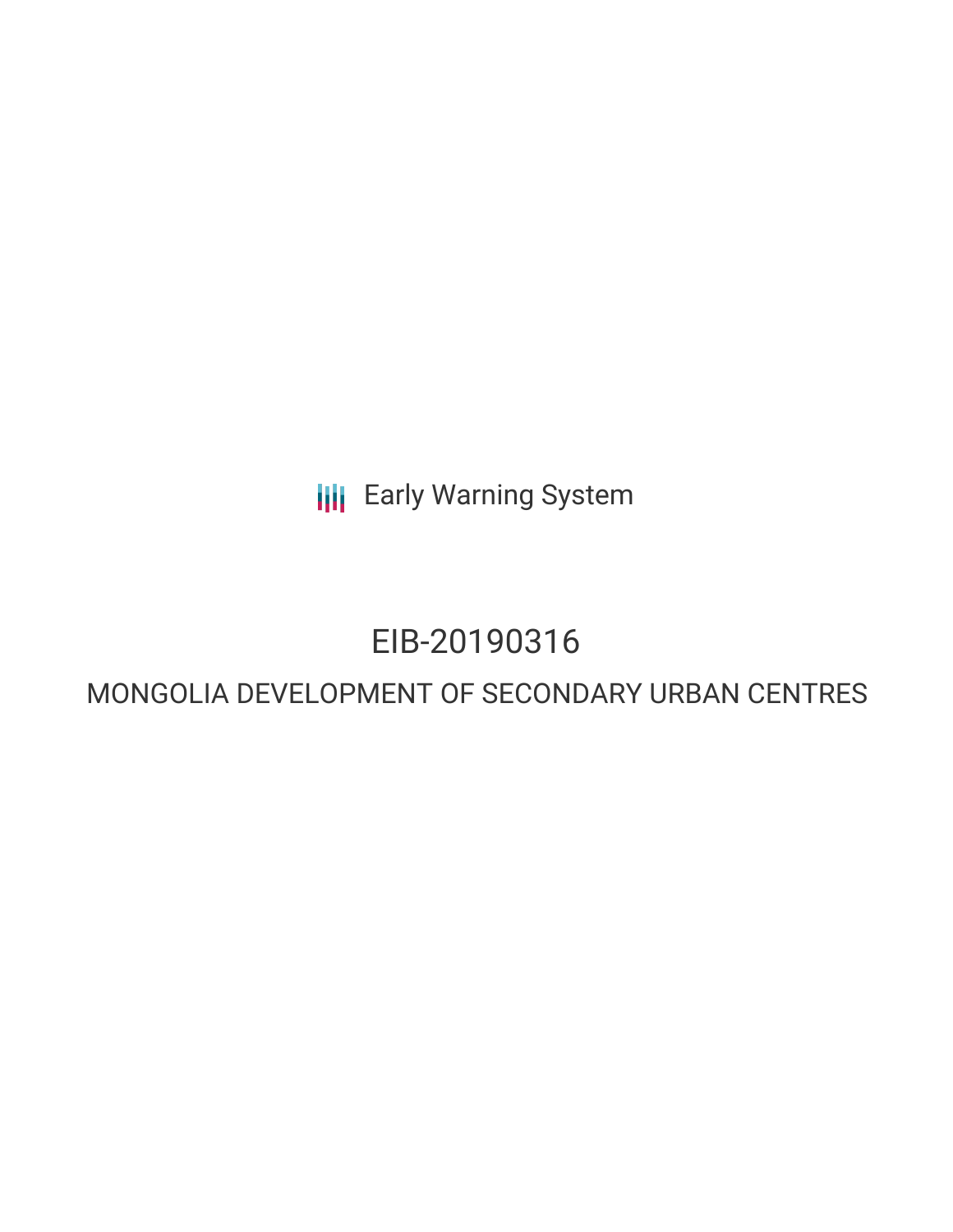

#### **Quick Facts**

| <b>Countries</b>               | Mongolia                                                                         |
|--------------------------------|----------------------------------------------------------------------------------|
| <b>Financial Institutions</b>  | Asian Development Bank (ADB), European Investment Bank (EIB)                     |
| <b>Status</b>                  | Approved                                                                         |
| <b>Bank Risk Rating</b>        | U                                                                                |
| <b>Voting Date</b>             | 2020-11-11                                                                       |
| <b>Borrower</b>                | MINISTRY OF CONSTRUCTION AND URBAN DEVELOPMENT - MONGOLIA                        |
| <b>Sectors</b>                 | Construction, Education and Health, Energy, Infrastructure, Water and Sanitation |
| <b>Investment Type(s)</b>      | Loan                                                                             |
| <b>Investment Amount (USD)</b> | \$100.00 million                                                                 |
| <b>Project Cost (USD)</b>      | $$294.00$ million                                                                |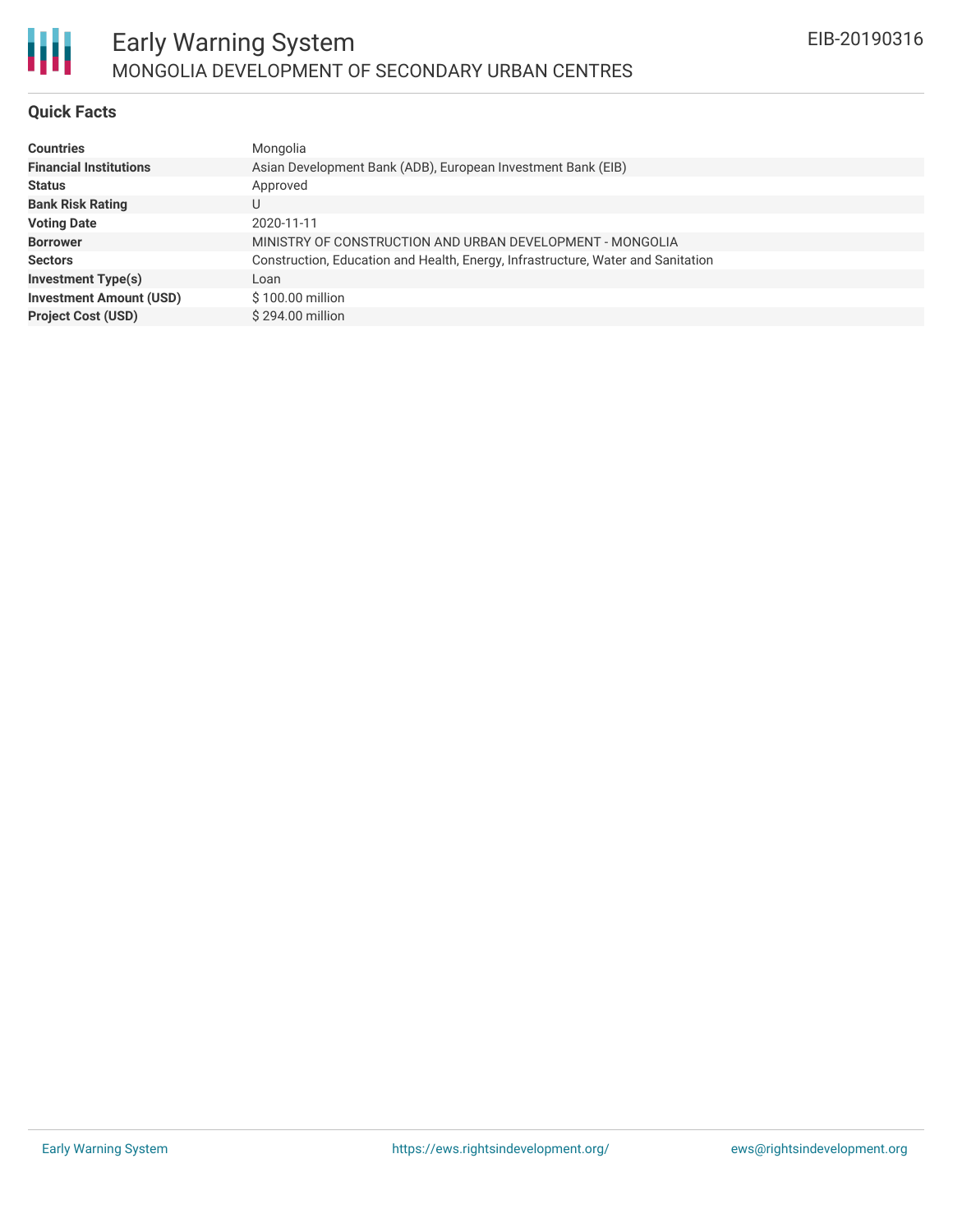

## **Project Description**

According to the EIB's website, this project provides financing to support the government in establishing green, resilient, inclusive, and competitive urban centres in selected aimags (provinces) of Mongolia.

The project will provide basic infrastructure to those areas of secondary and tertiary urban centres, which currently lack infrastructure. In addition, the project will require strengthening and renovation of existing urban infrastructure, construction of waste water treatment plants where these plants are missing, construction of affordable housing, renovation (including improvement of energy efficiency) of public buildings such as schools and hospitals, flood protection, drainage and construction of renewable energy generating facilities in the form of photovoltaic (PV) panels on top of or next to public buildings.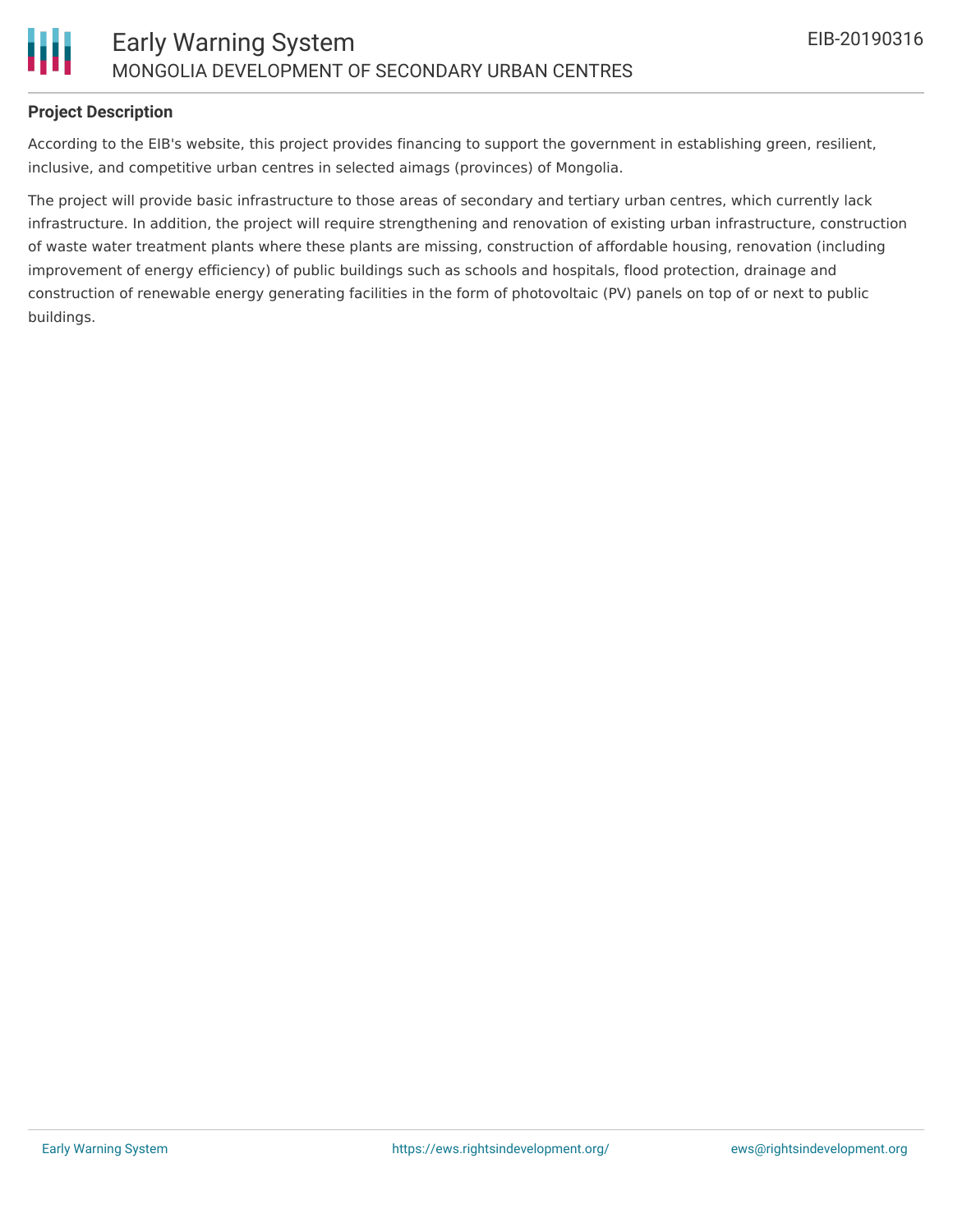

### **Investment Description**

- Asian Development Bank (ADB)
- European Investment Bank (EIB)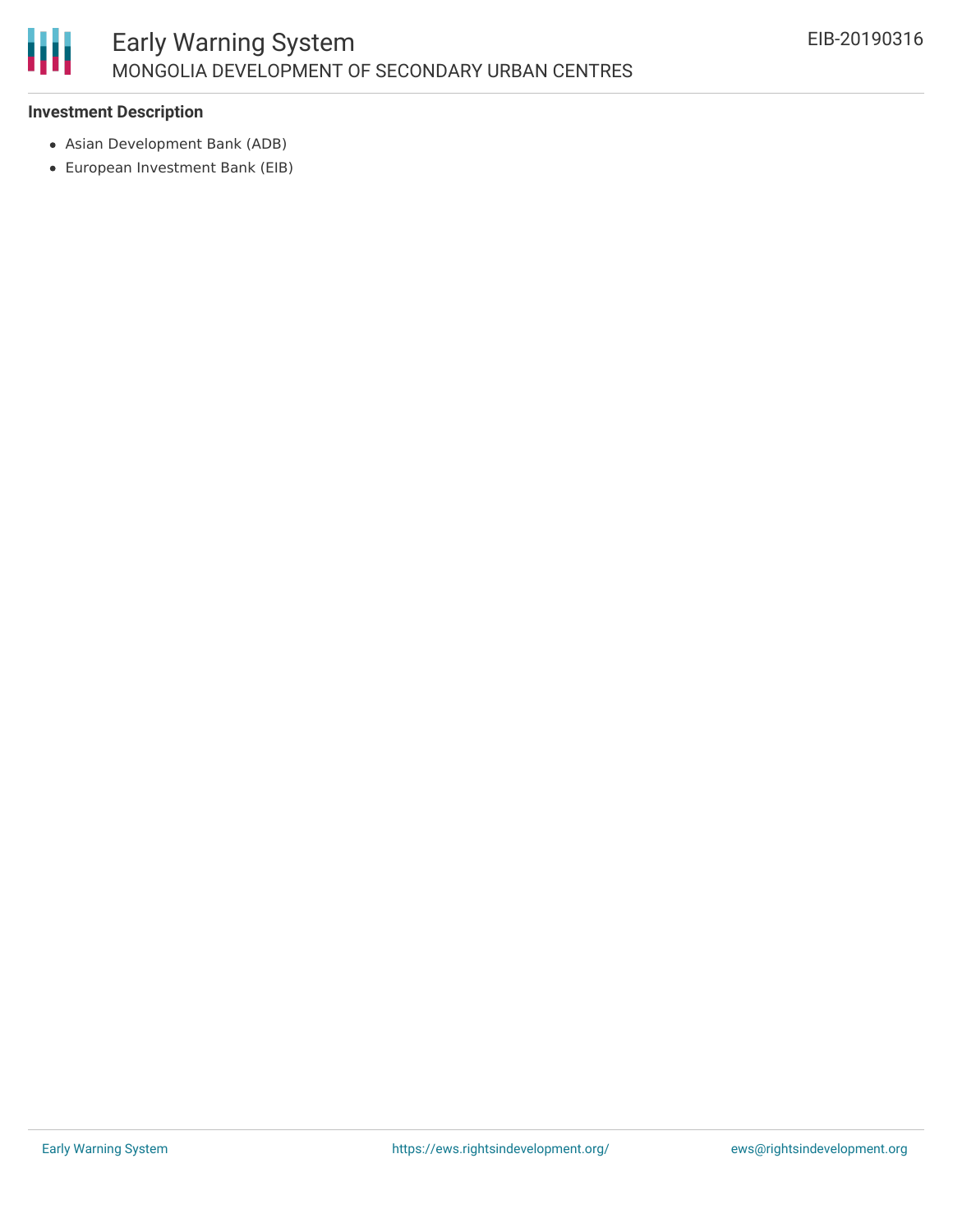### **Contact Information**

No project-specific contact information available at time of writing.

#### **ACCESS TO INFORMATION**

You can submit an information request for project information at: [https://www.eib.org/en/infocentre/registers/request](https://www.eib.org/en/infocentre/registers/request-form/request-form-default.htm)form/request-form-default.htm

#### **ACCOUNTABILITY MECHANISM OF EIB**

The EIB Complaints Mechanism is designed to facilitate and handle complaints against the EIB by individuals, organizations or corporations affected by EIB activities. When exercising the right to lodge a complaint against the EIB, any member of the public has access to a two-tier procedure, one internal - the Complaints Mechanism Office - and one external - the European Ombudsman. A complaint can be lodged via a written communication addressed to the Secretary General of the EIB, via email to the dedicated email address: complaints@eib.org, by completing the online complaint form available at the following address: http://www.eib.org/complaints/form via fax or delivered directly to the EIB Complaints Mechanism Division, any EIB local representation office or any EIB staff. For further details, check:

[http://www.eib.org/attachments/strategies/complaints\\_mechanism\\_policy\\_en.pdf](http://www.eib.org/attachments/strategies/complaints_mechanism_policy_en.pdf)

When dissatisfied with a complaint to the EIB Complaints Mechanism, citizens can then turn towards the European Ombudsman. A memorandum of Understanding has been signed between the EIB and the European Ombudsman establishes that citizens (even outside of the EU if the Ombudsman finds their complaint justified) can turn towards the Ombudsman on issues related to 'maladministration' by the EIB. Note that before going to the Ombudsman, an attempt must be made to resolve the case by contacting the EIB. In addition, the complaint must be made within two years of the date when the facts on which your complaint is based became known to you. You can write to the Ombudsman in any of the languages of the European Union. Additional details, including filing requirements and complaint forms, are available at: <http://www.ombudsman.europa.eu/atyourservice/interactiveguide.faces>